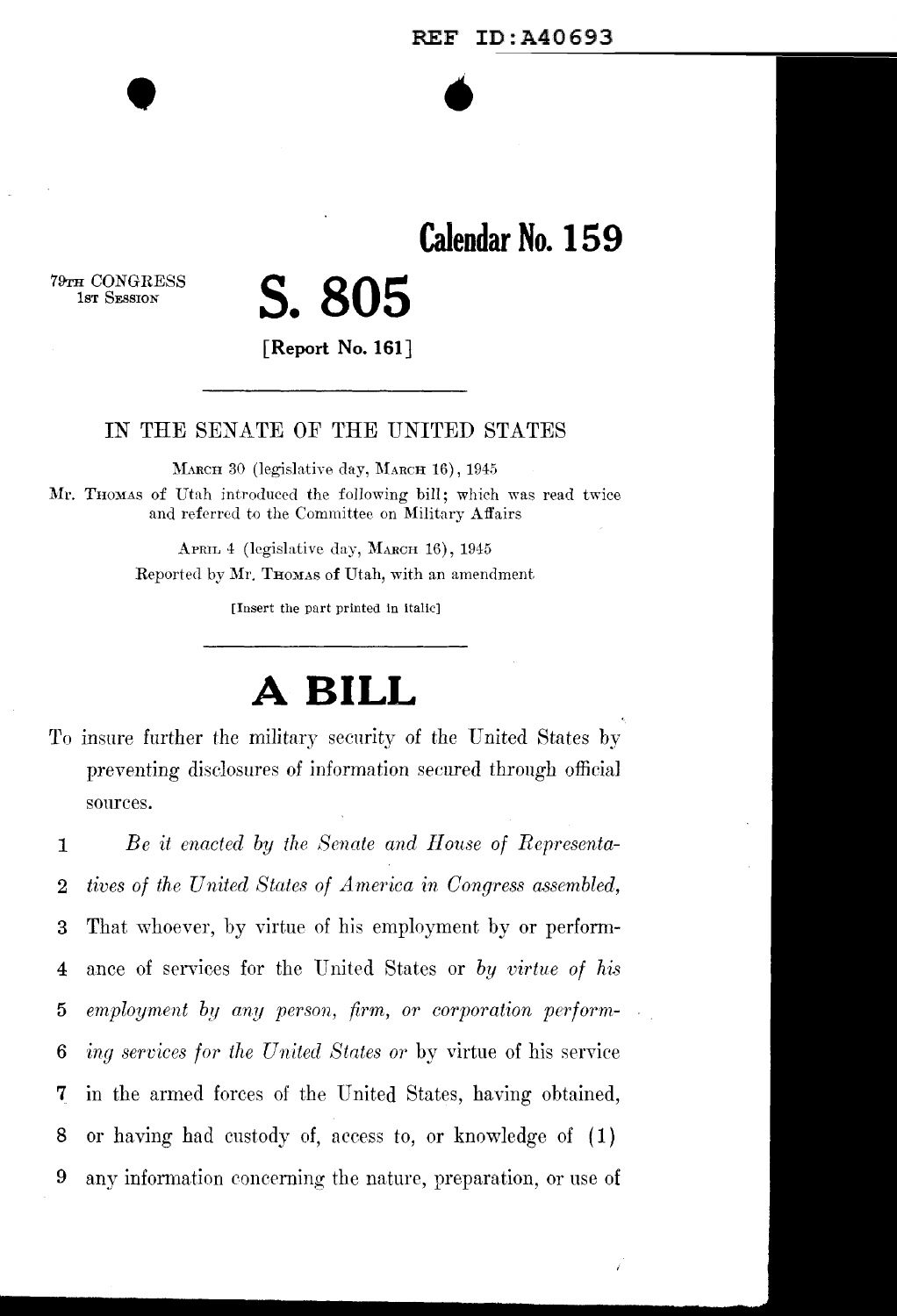$\bullet$   $\bullet$ 

1 any code, cipher, or cryptographic or cryptanalytical system 2 of the United States or any foreign government, or (2) 3 any information concerning the design, construction, use, 4 maintenance, or repair of any device, apparatus, or appliance 5 used or prepared or planned for use by the United States 6 or any foreign government for cryptographic or cryptanalytic 7 purpose, or ( 3) any material which has been, or purports to 8 have been, prepared or transmitted in or by the use of any 9 code, cipher, or cryptographic system of the United States 10 or any foreign government, or (4) any information con-11 cerning the cryptographic or cryptanalytic activities of the 12 United States or any foreign government, or (5) any infor-13 mation which has been or purports to have been derived from 14 cryptanalysis of messages transmitted by the United States 15 or any foreign government, shall, without authorization by 16 the head of the department or agency by which such person 17 was employed or in which he performed services at the time 18 when he had custody of or access to or obtained knowledge 19 of the above-described information or material, communicate, 20 furnish, or transmit to another or publish any such infor-21 mation or material, shall be fined not more than \$10,000, 22 or imprisoned not more than ten years, or both. Authoriza-23 tions, as herein provided, shall be granted only in accordance 24 with regulations prescribed by the President.

25 SEC. 2. Whoever, by virtue of his employment by or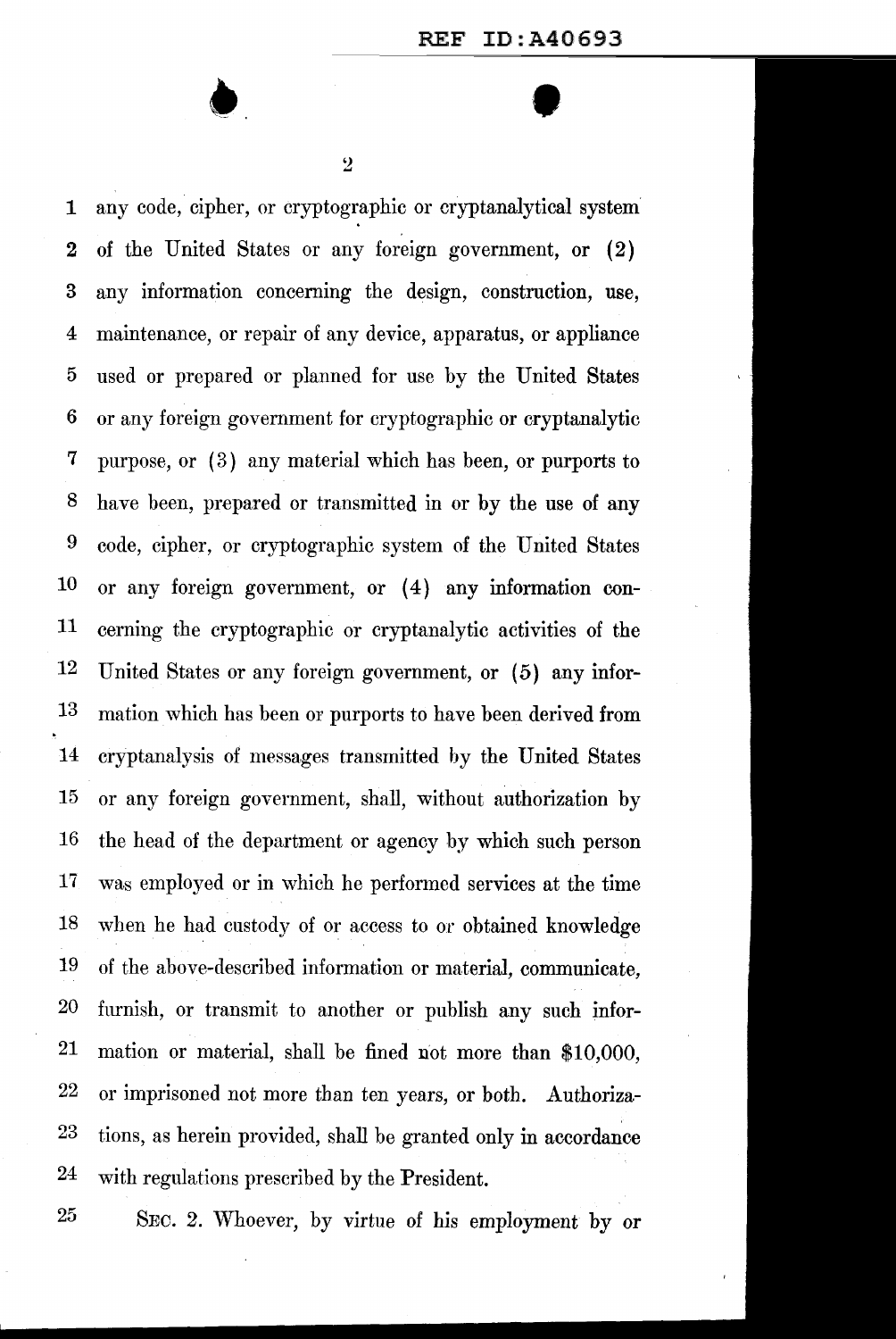t

1 performance of services for any foreign government or by 2 virtue of his service in the armed forces of any foreign gov-3 ernment, having obtained, or having had custody of, access 4 to, of knowledge of (1) any information concerning the 5 naiture, preparation, or use of any code, cipher, or crypto-*6* graphic or cryptanalytical system of the United States, or 7 ( 2) any information concerning the design, construction, 8 use, maintenance, or repair of any device, apparatus, or 9 appliance used or prepared or planned for use by the United 10 States for cryptographic or cryptanalytic purpose, or ( 3) 11 any material which has been, or purports to have been, pre-12 pared or transmitted in or by the use of any code, cipher, or 13 cryptographic system of the United States, or (4) any in-14 formation concerning the cryptographic or cryptanalytic  $15$  activities of the United States, or  $(5)$  any information which 16 has been or purports to have been derived from cryptanalysis 17 of messages transmitted by the United Staites, shall, without .18 joint authorization by the Secretary of State, the Secretary 19 of War, and the Secretary of the Navy communicate, furnish, 20 or transmit to another or publish any such information or 21 material, shall be fined not more than \$10,000, or imprisoned 22 not more than ten years, or both.

23 SEC. 3. The term "foreign government" as used herein 24 includes any person or persons acting or purporting to act 25 for or on behalf of any military or naval force, faction, party,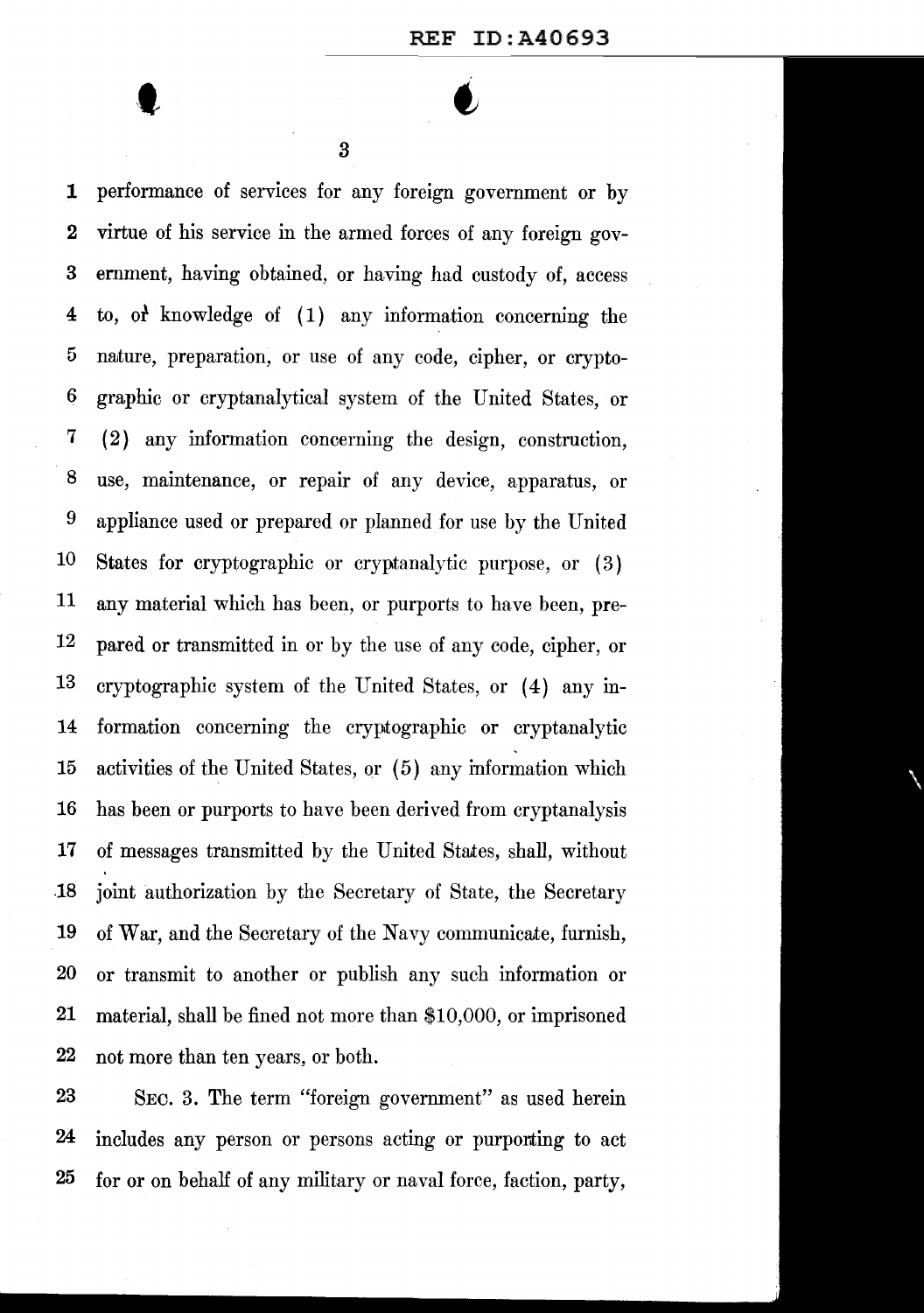**4** 

**1** department, agency, or bureau of or within a foreign country, 2 or for or on behalf of any government or any person or 3 persons purporting to act as a government within a foreign 4 country, whether or not such government is recognized by 5 the United States.

6 SEC. 4. (a) The term "cryptographic" as used herein 7 includes any code, cipher, secret writing, deception, mechan-8 ical or electrical device, or other method used to disguise 9 or conceal the meaning of any communication.

10 (b) The term "cryptanalytic" as used herein includes **11** all methods of interception and all methods of obtaining 12 information of the contents of cryptographic communication.